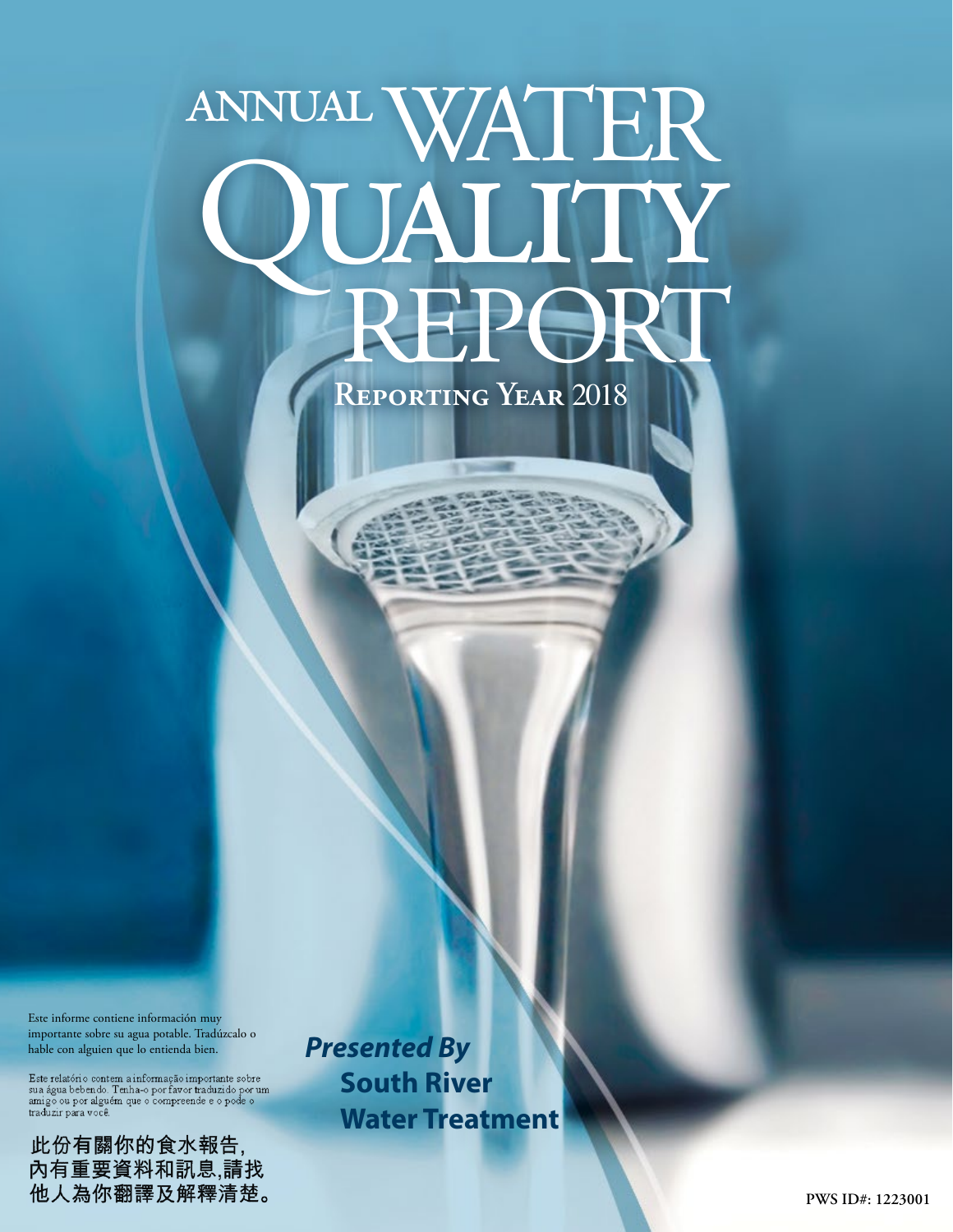## **Our Mission Continues**

 $\mathbf{W}$ e are once again pleased to present our annual water quality report covering all testing performed between January 1 and December 31, 2018. Over the years, we have dedicated ourselves to producing drinking water that meets all state and federal standards. We continually strive to adopt new methods for delivering the best-quality drinking water to you. As new challenges to drinking water safety emerge, we remain vigilant in meeting the goals of source water protection, water conservation, and community education while continuing to serve the needs of all our water users.

Please remember that we are always available should you ever have any questions or concerns about your water.

## **Source Water Assessment**

The New Jersey Department of Environmental<br>Protection (NJDEP) has completed and issued a Source Water Assessment Report of our drinking water sources. The report is available at [www.state.nj.us/dep/swap](http://www.state.nj.us/dep/swap) or by contacting NJDEP Bureau of Safe Drinking Water at (609) 292-5550. The purpose of the assessments was to determine the susceptibility of each drinking water source to potential contaminant sources (PCSs) and assign a relative rating of high, moderate, or low for each source. The PCSs include pathogens; nutrients; pesticides; volatile organic compounds; inorganics; radionuclides; radon; and disinfection by-product precursors.

The relative susceptibility rating of the water source for the Borough of South River was determined by combining the contaminant rating (number and location of PCSs within the assessment area) and the inherent vulnerability rating (i.e., characteristics or existing conditions of the watershed and its delineated assessment area). The assessment reported a susceptibility rating from low to high for our water source. This susceptibility rating does not imply poor water quality; rather, it signifies the system's potential to become contaminated in the assessment area.

If you have any questions about these findings, please contact us during regular business hours.

## **Count on Us**

Delivering high-quality drinking water to our customers<br>involves far more than just pushing water through pipes. Water treatment is a complex, time-consuming process. Because tap water is highly regulated by state and federal laws, water treatment plant and system operators must be licensed and are required to commit to long-term, on-the-job training before becoming fully qualified. Our licensed water professionals have a basic understanding of a wide range of subjects, including mathematics, biology, chemistry, and physics. Some of the tasks they complete on a regular basis include:

- Operating and maintaining equipment to purify and clarify water;
- Monitoring and inspecting machinery, meters, gauges, and operating conditions;
- Conducting tests and inspections on water and evaluating the results;
- Maintaining optimal water chemistry;
- Applying data to formulas that determine treatment requirements, flow levels, and concentration levels;
- Documenting and reporting test results and system operations to regulatory agencies; and
- Serving our community through customer support, education, and outreach.

So, the next time you turn on your faucet, think of the skilled professionals who stand behind each drop.

## **Community Participation**

You are invited to participate in our public forum and voice your concerns about your drinking water. Please call the Municipal Building at (732) 257-1999 for the dates of the public meetings. The meetings are held at the Criminal Justice Building, 61 Main Street, South River, New Jersey.

# **Where Does My Water Come From?**

The South River Water Utility obtains its water from two sources: the Farrington Sands Aquifer<br>and the East Brunswick Water Utility. The Farrington Sands Aquifer is a deep-water source,<br>which Sauth Bings draw from these we which South River draws from three wells. East Brunswick supplies about half of our water supply. They receive their water from the Round Valley Spruce Run Reservoir System. Also, East Brunswick purchases water from the Middlesex Water Company, which uses surface water sources. During 2018, the South River Water Utility distributed more than 396,885 million gallons of water.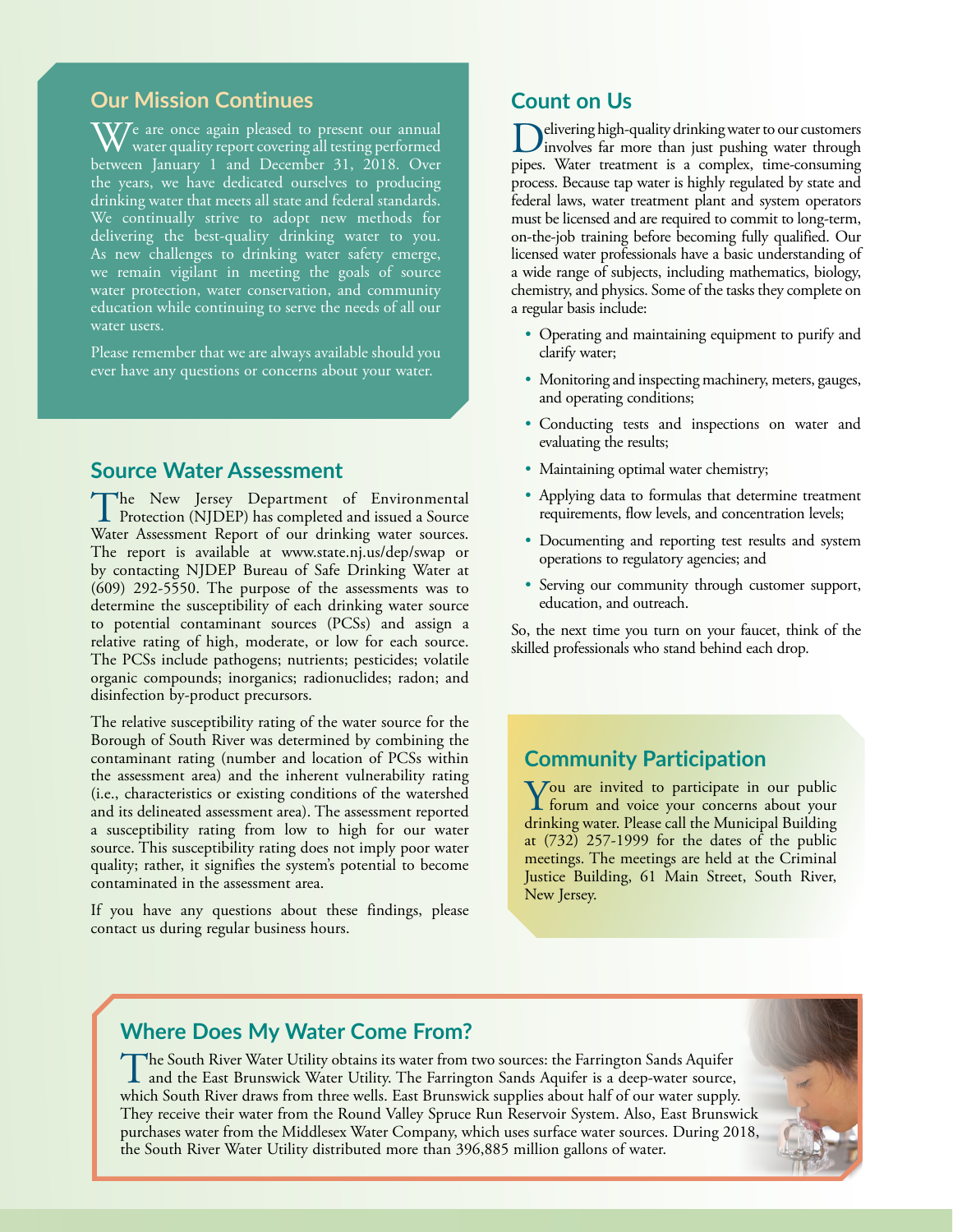## **Substances That Could Be in Water**

To ensure that tap water is safe to drink, the U.S.<br>EPA prescribes regulations limiting the amount of certain contaminants in water provided by public water systems. U.S. Food and Drug Administration regulations establish limits for contaminants in bottled water that must provide the same protection for public health. Drinking water, including bottled water, may reasonably be expected to contain at least small amounts of some contaminants. The presence of these contaminants does not necessarily indicate that the water poses a health risk.

The sources of drinking water (both tap water and bottled water) include rivers, lakes, streams, ponds, reservoirs, springs, and wells. As water travels over<br>the surface of the land or through

the surface of the land or through the ground, it dissolves naturally occurring minerals, in some cases, radioactive material, and substances resulting from the presence of animals or from human activity. Substances

that may be present in source water include:

Microbial Contaminants, such as viruses and bacteria, which may come from sewage treatment plants, septic systems, agricultural livestock operations, or wildlife;

Inorganic Contaminants, such as salts and metals, which can be naturally occurring or may result from urban stormwater runoff, industrial or domestic wastewater discharges, oil and gas production, mining, or farming;

Pesticides and Herbicides, which may come from a variety of sources such as agriculture, urban stormwater runoff, and residential uses;

Organic Chemical Contaminants, including synthetic and volatile organic chemicals, which are by-products of industrial processes and petroleum production and may also come from gas stations, urban stormwater runoff, and septic systems;

Radioactive Contaminants, which can be naturally occurring or may be the result of oil and gas production and mining activities.

For more information about contaminants and potential health effects, call the U.S. EPA's Safe Drinking Water Hotline at (800) 426-4791.

**FOG (Fats, Oils, and Grease)**

You may not be aware of it, but every time you pour fat, oil, or grease (FOG) down your sink (e.g., bacon grease), you are contributing to a costly problem in the sewer collection system. FOG coats the inner walls of the plumbing in your house as well as the walls of underground piping throughout the community. Over time, these greasy materials build up and form blockages in pipes, which can lead to wastewater backing up into parks, yards, streets, and storm drains. These backups allow FOG to contaminate local waters, including drinking water. Exposure to untreated wastewater is a public health hazard. FOG discharged into septic systems and drain fields can also cause malfunctions, resulting in more frequent tank

pump-outs and other expenses.

Communities spend billions of dollars every year to unplug or replace grease-blocked pipes, repair pump stations, and clean up costly and illegal wastewater spills. Here

are some tips that you and your family can follow to help maintain a well-run system now and in the future:

#### **NEVER:**

**We remain vigilant in delivering the best-quality drinking water**

- Pour fats, oil, or grease down the house or storm drains.
- Dispose of food scraps by flushing them.
- Use the toilet as a waste basket.

#### **ALWAYS:**

- Scrape and collect fat, oil, and grease into a waste container such as an empty coffee can, and dispose of it with your garbage.
- Place food scraps in waste containers or garbage bags for disposal with solid wastes.
- Place a wastebasket in each bathroom for solid wastes like disposable diapers, creams and lotions, and personal hygiene products including nonbiodegradable wipes.



For more information about this report, or for any questions relating to your drinking water, please call Robert Baker, Water Treatment Plant Operator, at (732) 254-5233.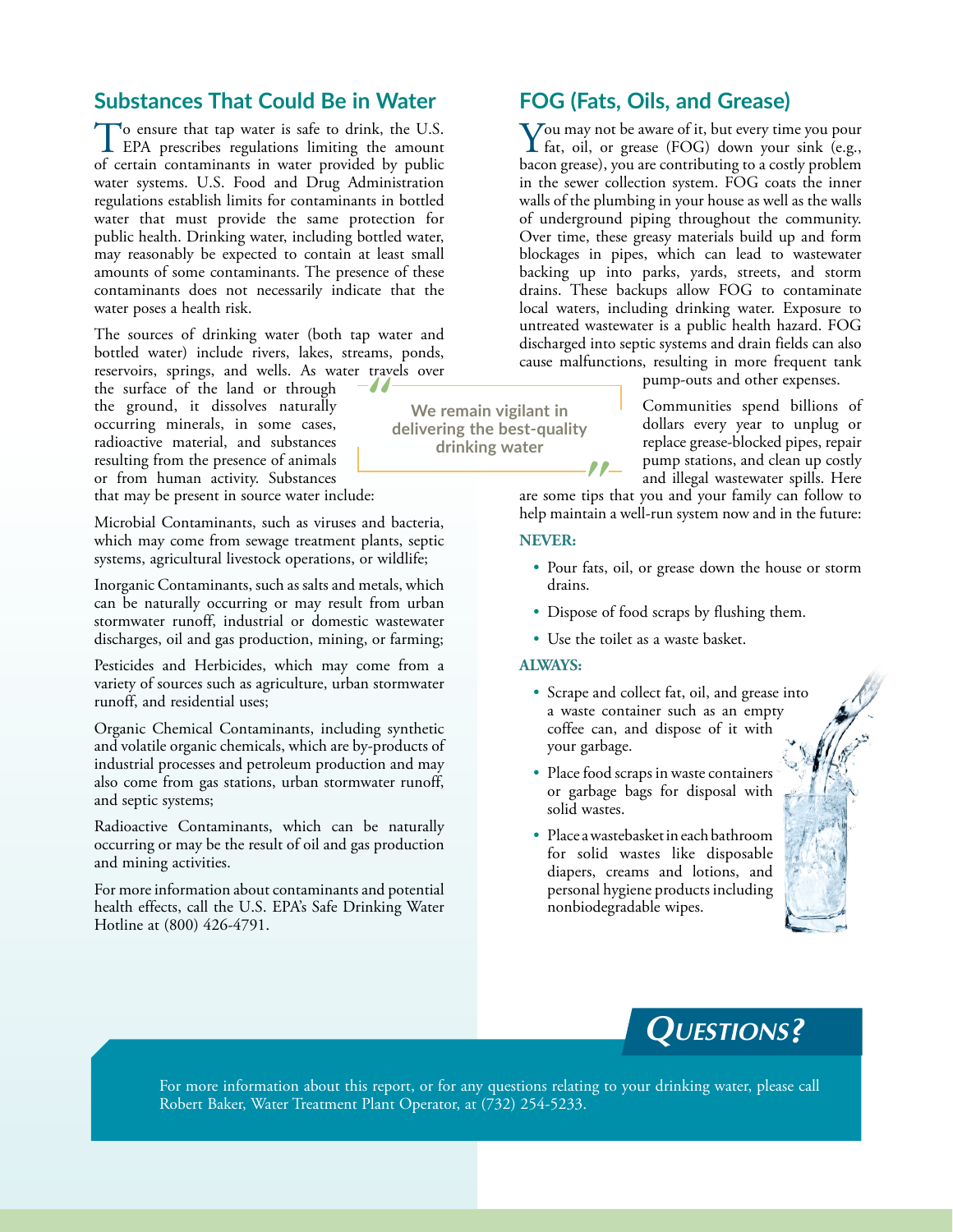# **Lead in Home Plumbing**

If present, elevated levels of lead can cause serious health problems, especially for pregnar<br>women and young children. Lead in drinking water is primarily from materials and<br>approaches are consisted with semina lines and f present, elevated levels of lead can cause serious health problems, especially for pregnant components associated with service lines and home plumbing. We are responsible for providing high-quality drinking water, but we cannot control the variety of materials used in plumbing components. When your water has been sitting for several hours, you can minimize the potential for lead exposure by flushing your tap for 30 seconds to 2 minutes before using water for drinking or cooking. If you are concerned about lead in your water, you may wish to have your water tested. Information on lead in drinking water, testing methods, and steps you can take to minimize exposure is available from the Safe Drinking Water Hotline at (800) 426-4791 or at [www.epa.gov/safewater/lead](http://www.epa.gov/safewater/lead).





## **Water Conservation Tips**

 $\sum$  ou can play a role in conserving water and save yourself money in the process by becoming conscious of the amount of water your household is using and by looking for ways to use less whenever you can. It is not hard to conserve water. Here are a

- Automatic dishwashers use 15 gallons for every cycle, regardless of how many dishes are loaded. So get a run for your money and load it to capacity.
- Turn off the tap when brushing your teeth.
- Check every faucet in your home for leaks. Just a slow drip can waste 15 to 20 gallons a day. Fix it and you can save almost 6,000 gallons per year.
- Check your toilets for leaks by putting a few drops of food coloring in the tank. Watch for a few minutes to see if the color shows up in the bowl. It is not uncommon to lose up to 100 gallons a day from an invisible toilet leak. Fix it and you save more than 30,000 gallons a year.
- Use your water meter to detect hidden leaks. Simply turn off all taps and water-using appliances. Then check the meter after 15 minutes. If it moved, you have a leak.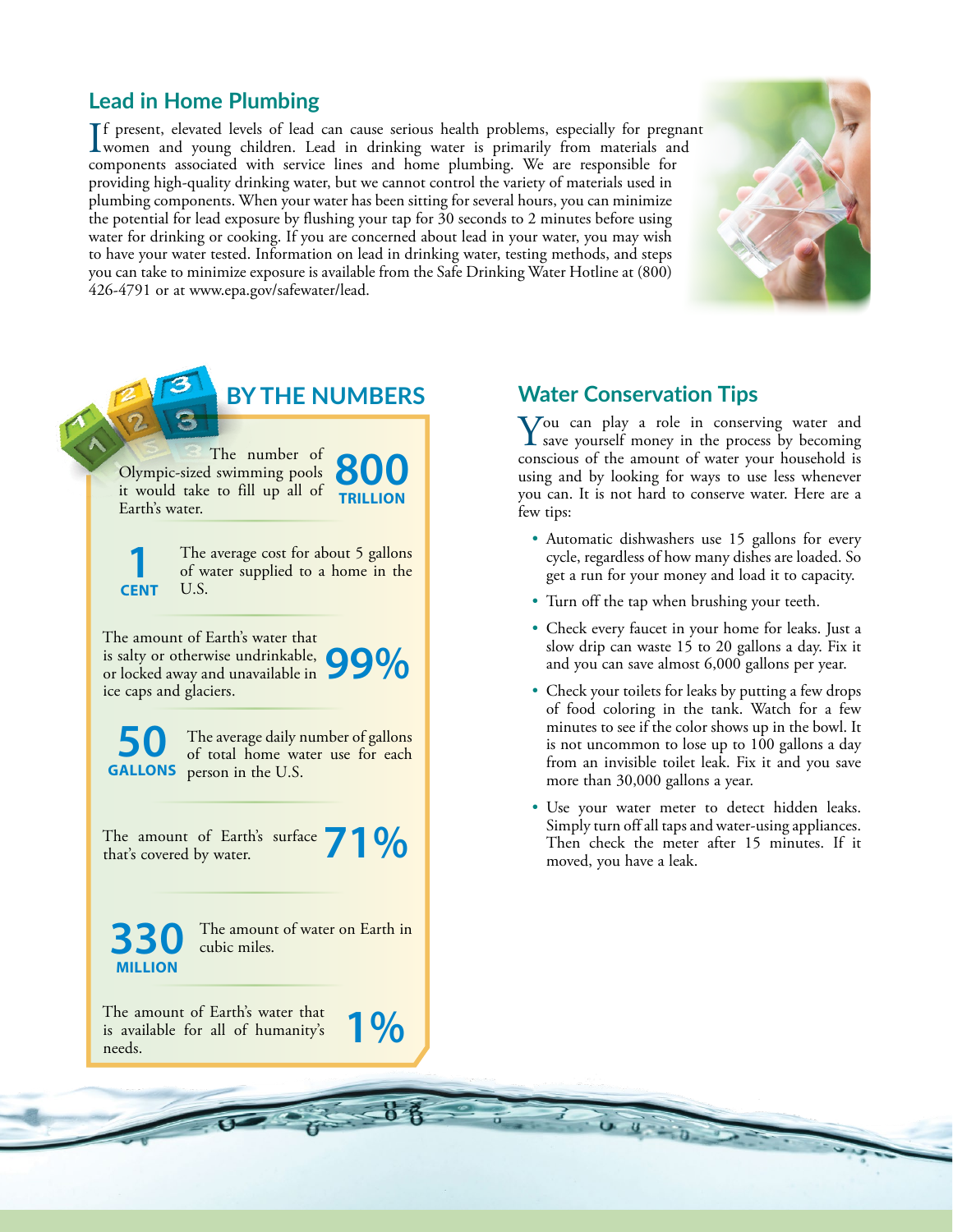# **Test Results**

Our water is monitored for many different kinds of substances on a very strict sampling schedule. Also, the water we deliver must meet specific<br>Whealth standards. Here, we show only those substances that were detected in o upon request.) Remember that detecting a substance does not mean the water is unsafe to drink; our goal is to keep all detects below their respective maximum allowed levels. The state recommends monitoring for certain substances less often than once per year because the concentrations of these substances do not change frequently. In these cases, the most recent sample data are included, along with the year in which the sample was taken.

We participated in the 4th stage of the U.S. EPA's Unregulated Contaminant Monitoring Rule (UCMR4) program by performing additional tests on our drinking water. UCMR4 sampling benefits the environment and public health by providing the EPA with data on the occurrence of contaminants suspected to be in drinking water, in order to determine if the EPA needs to introduce new regulatory standards to improve drinking water quality. Unregulated contaminant monitoring data are available to the public, so please feel free to contact us if you are interested in obtaining this information. If you would like more information on the U.S. EPA's Unregulated Contaminants Monitoring Rule, please call the Safe Drinking Water Hotline at (800) 426-4791.

**Some people may be more vulnerable to contaminants in drinking water than the general population. Immunocompromised persons such as those with cancer undergoing chemotherapy, those who have undergone organ transplants, people with HIV/AIDS or other immune system disorders, some elderly, and infants may be particularly at risk from infections. These people should seek advice about drinking water from their health care providers. The U.S. EPA/CDC (Centers for Disease Control and Prevention) guidelines on appropriate means to lessen the risk of infection by** *Cryptosporidium* **and other microbial contaminants are available from the Safe Drinking Water Hotline at (800) 426-4791.**

| <b>REGULATED SUBSTANCES<sup>1</sup></b>                                                                  |                               |                               |                      |                                                 |                                                        |                                                 |                                                        |                          |                  |                                                                                                            |  |
|----------------------------------------------------------------------------------------------------------|-------------------------------|-------------------------------|----------------------|-------------------------------------------------|--------------------------------------------------------|-------------------------------------------------|--------------------------------------------------------|--------------------------|------------------|------------------------------------------------------------------------------------------------------------|--|
|                                                                                                          |                               |                               |                      |                                                 | <b>Borough of South River</b>                          |                                                 | East Brunswick Township                                |                          |                  |                                                                                                            |  |
| <b>SUBSTANCE</b><br>(UNIT OF MEASURE)                                                                    |                               | <b>YEAR</b><br><b>SAMPLED</b> | <b>MCL</b><br>[MRDL] | <b>MCLG</b><br>[MRDLG]                          | <b>AMOUNT</b><br><b>DETECTED</b>                       | <b>RANGE</b><br>LOW-HIGH                        | <b>AMOUNT</b><br><b>DETECTED</b>                       | <b>RANGE</b><br>LOW-HIGH | <b>VIOLATION</b> | <b>TYPICAL SOURCE</b>                                                                                      |  |
| <b>Haloacetic Acids</b><br>$[HAAs]$ (ppb)                                                                |                               | 2018                          | 60                   | <b>NA</b>                                       | 12.6                                                   | $1.82 - 38.0$                                   | 0.028                                                  | $27.0 - 73.83$           | No               | By-product of drinking water<br>disinfection                                                               |  |
| Nitrate (ppm)                                                                                            |                               | 2018                          | 10                   | 10                                              | 0.019                                                  | NA                                              | <b>NA</b>                                              | NA                       | No               | Runoff from fertilizer use; Leaching<br>from septic tanks, sewage; Erosion of<br>natural deposits          |  |
| <b>TTHMs</b> [Total]<br>Trihalomethanes] (ppb)                                                           |                               | 2018                          | 80                   | NA                                              | 32.6                                                   | $5.9 - 76.9$                                    | 10.5                                                   | $14.46 - 84.0$           | No               | By-product of drinking water<br>disinfection                                                               |  |
| Tap water samples were collected for lead and copper analyses from sample sites throughout the community |                               |                               |                      |                                                 |                                                        |                                                 |                                                        |                          |                  |                                                                                                            |  |
|                                                                                                          |                               |                               |                      |                                                 | <b>Borough of South River</b>                          | East Brunswick Township                         |                                                        |                          |                  |                                                                                                            |  |
| <b>SUBSTANCE</b><br>(UNIT OF MEASURE)                                                                    | <b>YEAR</b><br><b>SAMPLED</b> | <b>AL</b>                     | <b>MCLG</b>          | <b>AMOUNT</b><br><b>DETECTED</b><br>(90TH %ILE) | <b>SITES</b><br><b>ABOVE AL/</b><br><b>TOTAL SITES</b> | <b>AMOUNT</b><br><b>DETECTED</b><br>(90TH %ILE) | <b>SITES</b><br><b>ABOVE AL/</b><br><b>TOTAL SITES</b> |                          | <b>VIOLATION</b> | <b>TYPICAL SOURCE</b>                                                                                      |  |
| <b>Copper</b> (ppm)                                                                                      | 2016                          | 1.3                           | 1.3                  | 0.906                                           | 0/30                                                   | 0.167                                           | 0/30                                                   |                          | No               | Corrosion of household plumbing systems<br>including fittings and fixtures; Erosion of<br>natural deposits |  |
| <b>Lead</b> (ppb)                                                                                        | 2016                          | 15                            | $\Omega$             | <b>ND</b>                                       | 0/30                                                   | <b>ND</b>                                       | 0/30                                                   |                          | No               | Lead services lines; Corrosion of household<br>plumbing systems including fittings and                     |  |

fixtures; Erosion of natural deposits